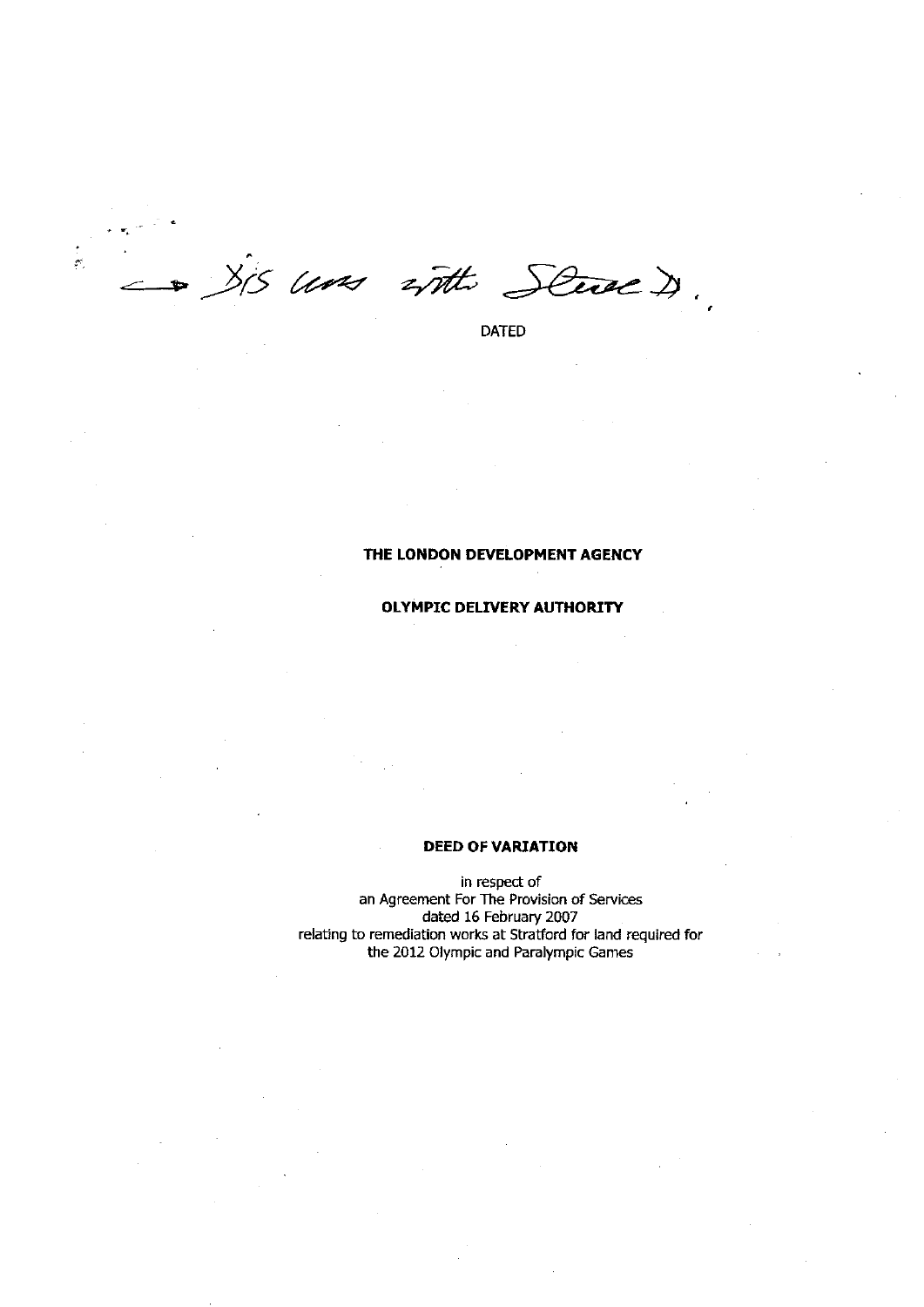# **DATED**

# **PARTIES**

- (1) **THE LONDON DEVELOPMENT AGENCY** of Palestra, 197 Blackfriars Road, London SE1 8AA (which term shall include any successor in function); and
- (2) **OLYMPIC DELIVERY AUTHORITY** of 23rd Floor, One Churchill Place, Canary Wharf, London E14 5LN (which term shall include any successor in function).

## **OPERATIVE PROVISIONS**

## 1 **DEFINITIONS AND INTERPRETATION**

- 1.1 In this Deed **"Services Agreement"** means an Agreement for the Provision of Services dated 16 February 2007, relating to remediation works at Stratford for land required for the 2012 Olympic and Paralympic Games and made between the parties to this Deed.
- 1.2 The definitions and interpretations in clause 1 of the Services Agreement are to apply to this Deed as if set out in full herein.

# 2 **VARIATIONS**

The Services Agreement is varied as set out in the schedule to this Deed.

**Delivered as a deed on the date of this document.**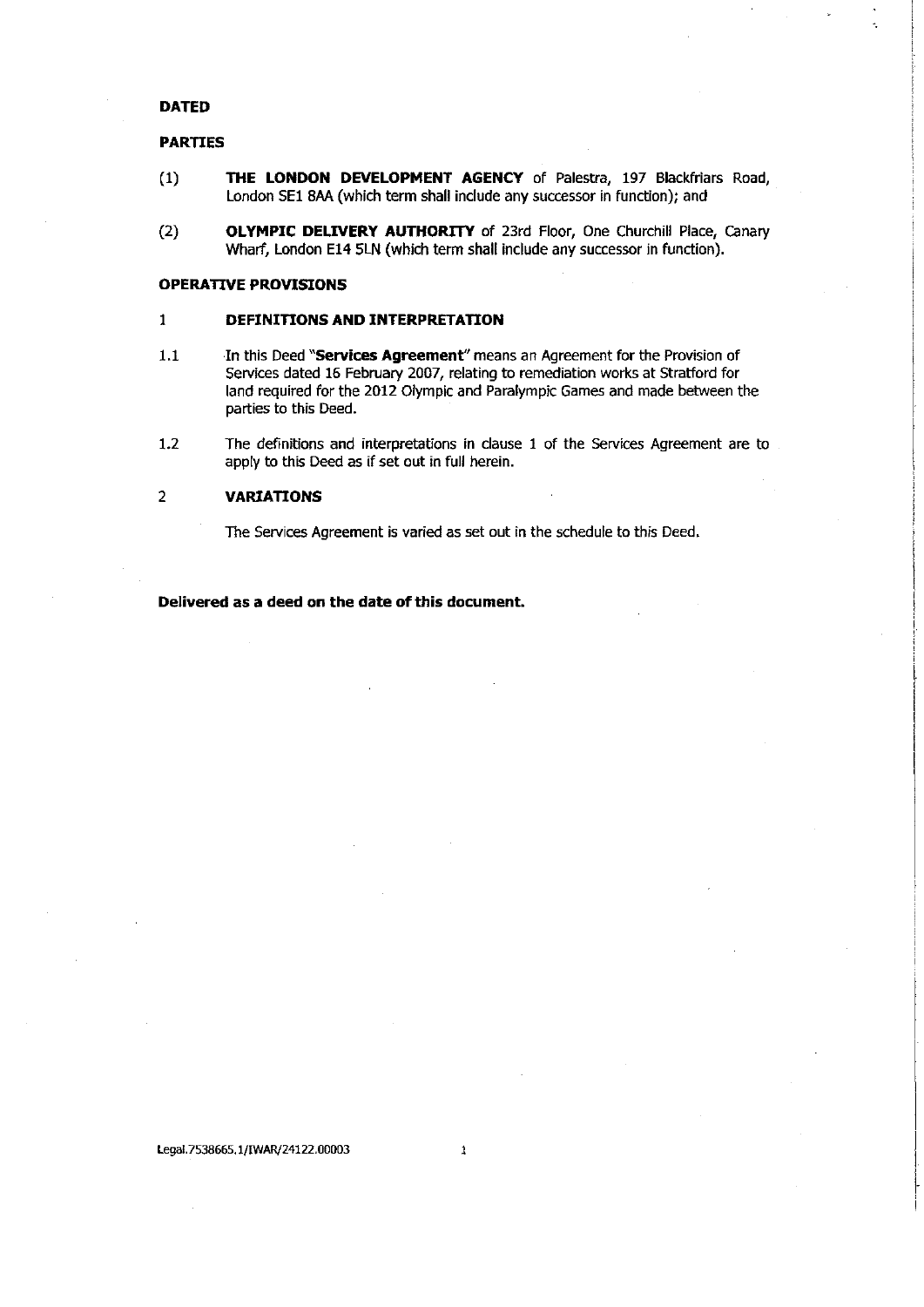# **Schedule**

## **Variations**

- 1 The plan comprising Annexure 1 to the Services Agreement shall be replaced by the plan attached to this Deed.
- 2 The definition of "Site" in the Services Agreement shall be amended by deleting the words "edged red and coloured pink" and inserting in their place the words "shaded green".

3 The "Specification" as defined in the Services Agreement shall be amended so as to incorporate the terms of the note attached to this Deed and headed "Specification Changes 2008".

4 The "Enabling Works" and the "Remediation Works", each as defined in the Services Agreement, shall be construed so as to reflect the variations referred to above.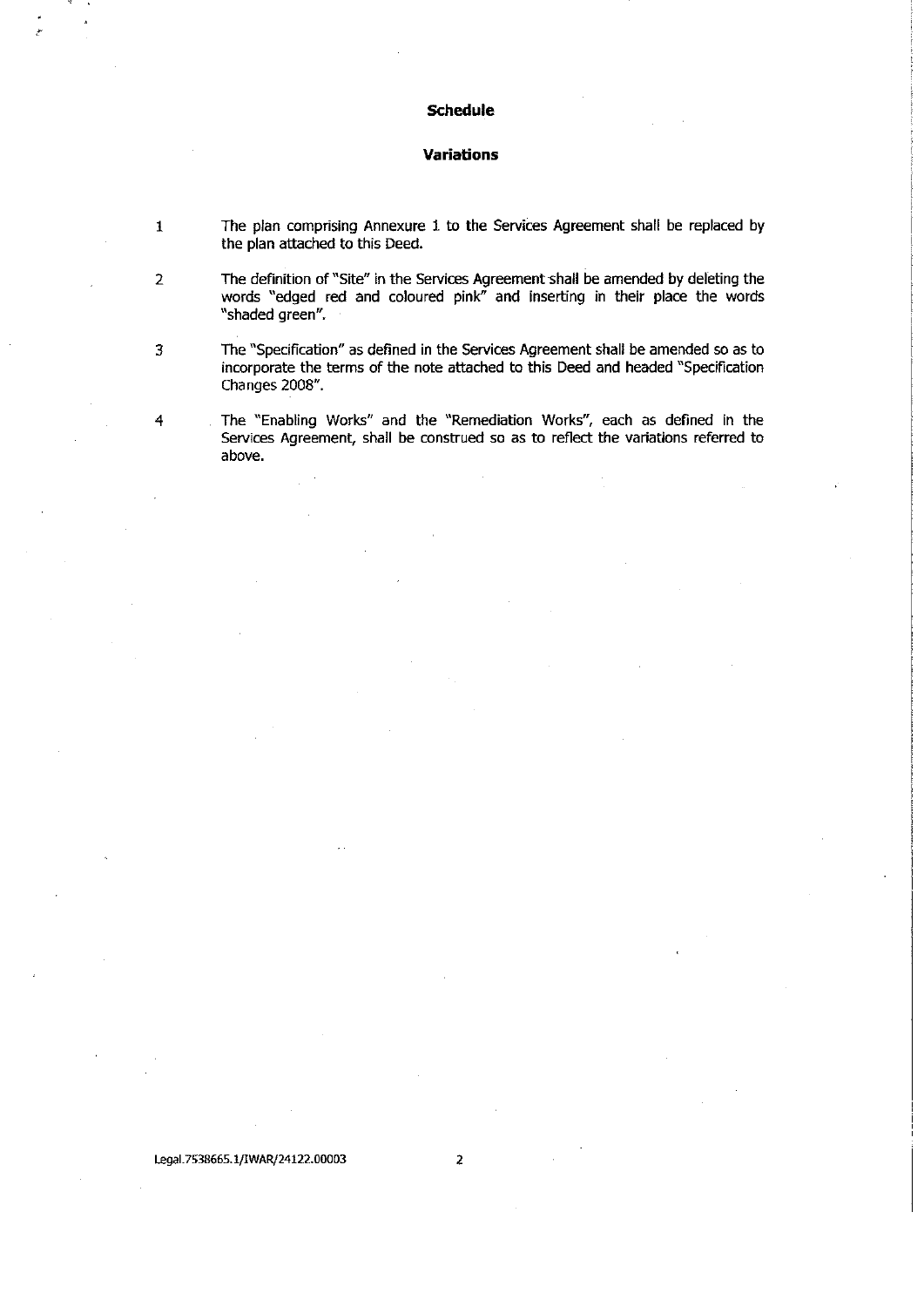Executed as a deed by affixing the common seal of **THE LONDON DEVELOPMENT AGENCY**  in the presence of:

Authorised Signatory

Executed as a deed by affixing the common seal of the **OLYMPIC DELIVERY AUTHORITY**  in the presence of:

# Authorised Signatory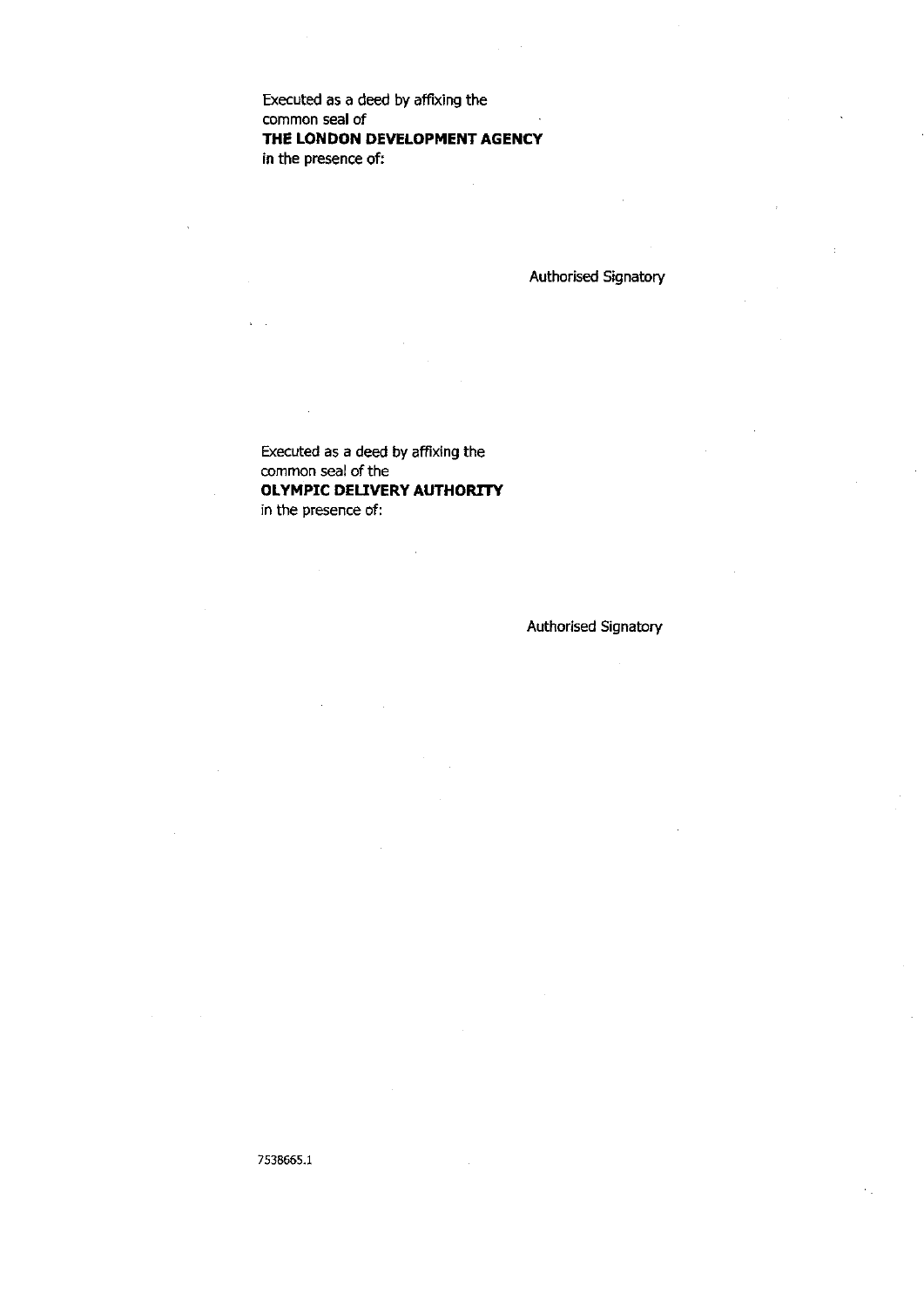## **Specification Changes 2008**

## **Area 1 - Public Areas**

These areas are currently, and will remain, public highways and are not in the scope of either the planning permission or Enabling Scope.

#### **Area 2 - CZ7B**

#### **(Note CC Ref 595 - Scope already removed from Enabling Works)**

This area was originally to be provided to the ODA as the relocation site for Thorntons Field sidings. It was agreed between LDA and ODA that the new sidings will be constructed at Orient Way and LDA will retain this land as a relocation site for a bus depot. Therefore Enabling works have no scope.

## **Area 3 - 'Mrs Lee'**

#### **(Note CC Ref 595 - Scope already removed from Enabling Works)**

This area is a triangle of land located adjacent to Temple Mills Lane. It sits within land that will be used by Stratford City and was obtained by the LDA as it was in private ownership. It is understood that this area will be given to Stratford City as part of a separate development deal. It is an isolated site that Enabling Works have carried out the site clearance; however it is considered efficient that this area is remediated (if necessary) as part of any wider works being carried out by Stratford City.

## **Area 4 - Temple Mills Lane**

This area is not in the control of Enabling Works. Works to remove Temple Mills Lane will be carried out by Lend Lease as part of their wider works in the area.

#### **Area 5 - Channelsea River**

Not an LDA requirement however has been remediated as part of the overall Zone 6 works and culverting of Hennikers Ditch. New landscape changes culverting the southern section will also mean this is being remediated.

#### **Area 6 -L03 North abutment**

Handed over from Stratford City - remediated to support permanent works

**Legal.7538291.1/IWAR/24122.00003** 1 01.10.08 **1** 01.10.08